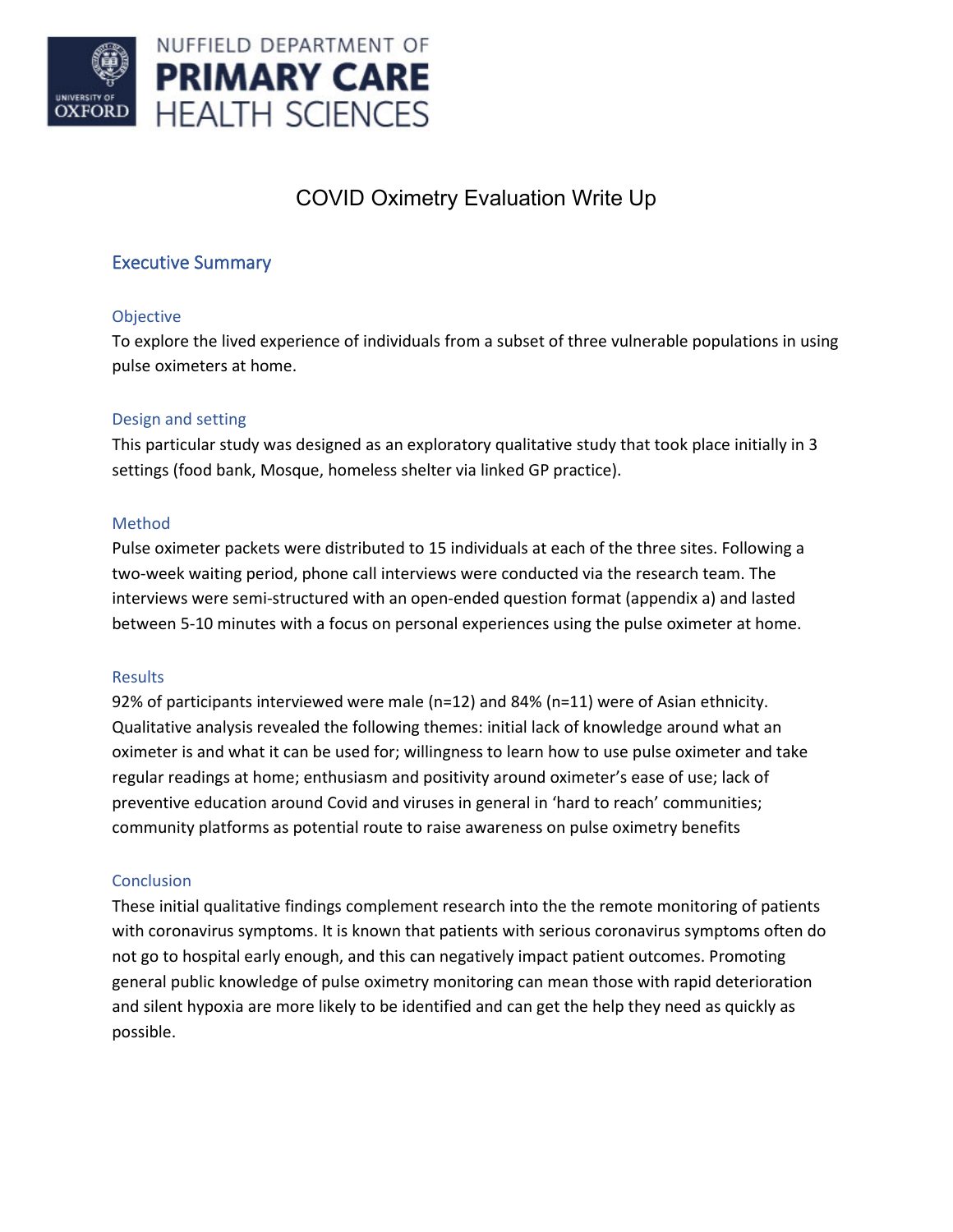

## Background

More than a year into the pandemic, there is still community spread of Covid-19. The risk of developing the disease, and the risk of complications, is much higher in people who are over 65, those with comorbidities (e.g., diabetes, lung disease, heart disease), those from minority ethnic groups and those who are poor. People with more than one of these risk factors are at much higher risk. Early oxygen therapy improves outcome in acute Covid-19 but many people who need it have "silent hypoxia" (i.e., no symptoms), so an oximeter is needed to detect it. There is a national initiative, COVID Oximetry @home (CO@h), in which people with risk factors and suspected acute Covid-19 are supported to monitor their oxygen levels which you can find more information about [here.](https://www.england.nhs.uk/nhs-at-home/covid-oximetry-at-home/)

### Local context

Currently there is a large socio-economic skew in who uses oximeters. The CCG have a stock of pulse oximeters available to support the local community but required help working out how best to target the relevant groups. This particular study was designed as an exploratory qualitative study that took place initially in 3 settings (food bank, Mosque, homeless shelter via linked GP practice). In each setting, a 3-stage process was followed.

The first stage included gaining access and building a relationship with contacts from each organisation. The second stage involved studying the CO@H resources site and other relevant sources and obtaining patient-friendly instructions for oximeter use. The third stage was informing and gaining buy-in from the local CO@H team including GPS, OOH and virtual ward support teams. For each of the partner organisations, a named contact and any other nominated staff was interviewed using a semi-structured format (list of open-ended questions). Working with staff, we co-designed an approach which would work for the specified organisation and aimed to identify people with multiple risk factors (see above).

Using the agreed approach, we recruited 15 individuals and their linked family or household. They were provided with an oximeter with instructions and were encouraged to explore. We gained consent to help us learn from their experiences of using an oximeter at home.

The oximeter packets that were given out included a pulse oximeter, national safety instructions on how to use it, a leaflet explaining the small study and a mail in survey with the option to complete it online. The thirteen-question survey included questions such as "how did you find using the oximeter?", "having used the oximeter would you use it again?", "compared to other health equipment at home, how did you find it?" "can you comment on the instructions provided" "what would you say to your local community about the oximeter", "did you get an abnormal reading", and additional demographics questions (see full survey in appendix).

Different approaches were used for distribution of the oximeter packs with the three sites based on factors like local knowledge, familiarity, resources available at each site and logistics. At Central Oxford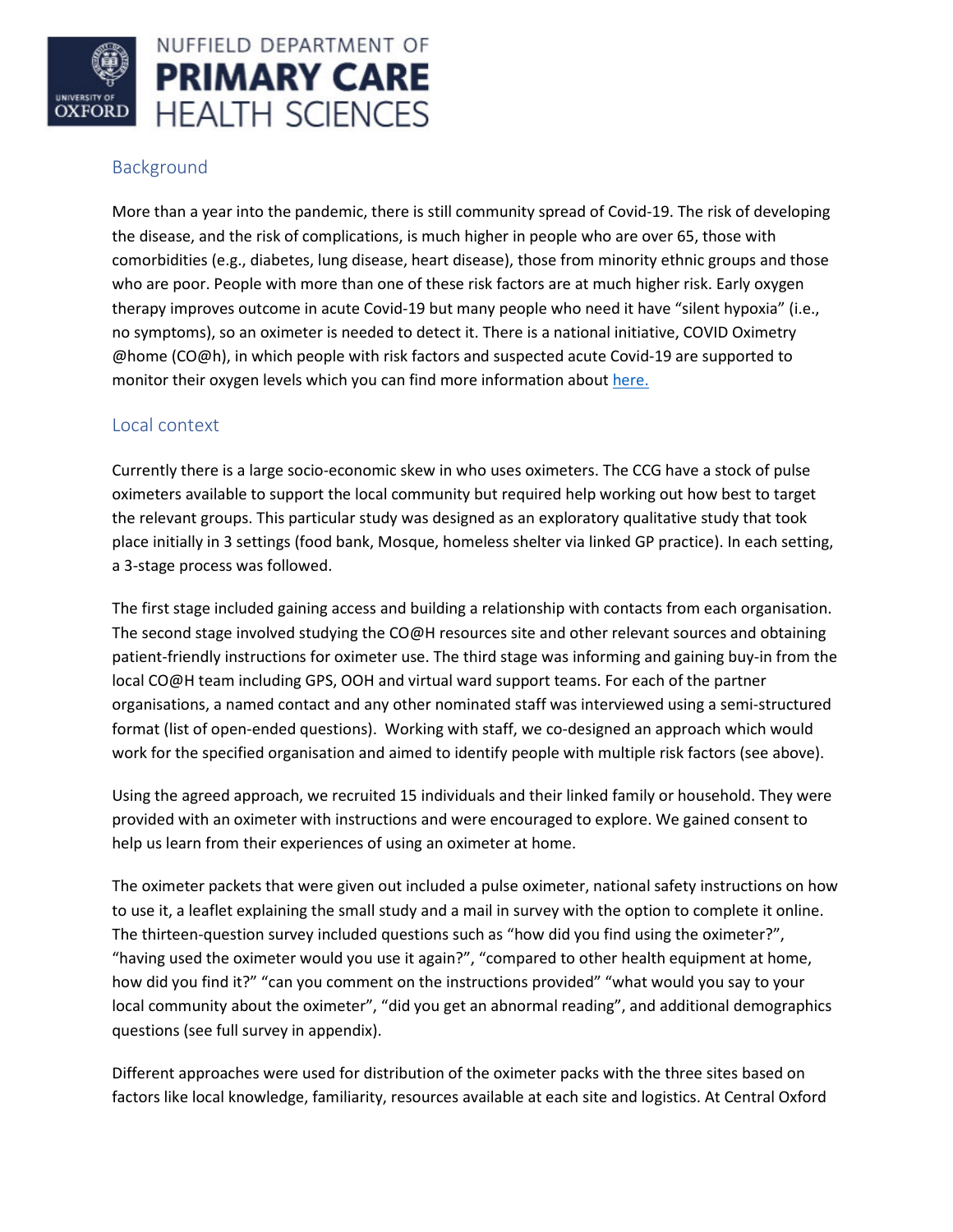

Mall, the Imam we were in contact with asked us to facilitate the distribution through a male volunteer on the men's side of the mosque as the women's side was closed due to Covid restrictions. A script was written for the imam which he used to make an announcement during Friday prayer at the mosque prior to distribution.

At the Homeless Shelter via linked GP practice, the practice manager introduced us to two nurses who had familiarity and experience with the homeless shelters near the medical practice, and as such they volunteered to visit the shelters and distribute the oximeters on their end. With Banbury Foodbank, our team was logistically too far to offer management of distribution, however the foodbank manager volunteered to carry out distribution herself with a few volunteers as she knew the group who visited the food bank well and had a few locals in mind.

## Literature Review

Alongside our proactive pulse oximetry work, we wanted to gain insight into the public appetite for pulse oximetry as a "staple" in home healthcare monitoring. We conducted a literature review, looking at *who own oximeters at home* and *who uses oximeters at home*, focusing on the period since the start of the Covid-19 pandemic. We also reviewed media coverage on oximeters by the largest UK news outlets, to gain insight into public perception of the device.

### **Which populations use oximeters at home?**

We found there is a relative dearth of information on exactly which populations have been employing oximetry at home over the pandemic. The majority of results from our literature search looked at oximeters in the context of studies on Covid-19 telemonitoring systems, rather than as an independent purchase by consumers. Patient numbers varied significantly between studies, ranging from the tens to thousands.

Only one study explicitly commented on background population oximeter usage; a Covid-19 follow-up service for emergency department patients found that approximately 10% (21/192) of their cohort already owned oximeters<sup>1</sup>. However, with the small cohort and participants already predisposed to actively seek treatment, caution must be employed in extrapolating these findings. National schemes such as the UK's Covid Oximetry at home pathway (CO@h) have been offering oximeters for home monitoring to Covid patients at risk of becoming seriously unwell, successfully reaching over 17,000 patients<sup>2</sup>. However, these oximeters are returned after 14 days, so this figure cannot be used to assess the number of households that own oximeters.

Nevertheless, there is evidence to suggest that home oximeter usage is becoming increasingly popular globally. An article in India reported that e-commerce company Snapdeal had a 300% spike in oximeter purchases<sup>3</sup>. Flipkart, another online store reported a 23 times increase in demand for oximeters over 6 months<sup>3</sup>. Demand mostly stemmed from Tier 1 and Tier 2 cities (metropolitan areas). Absolute values for oximeter sales remain unclear since baseline pre-pandemic figures are unavailable.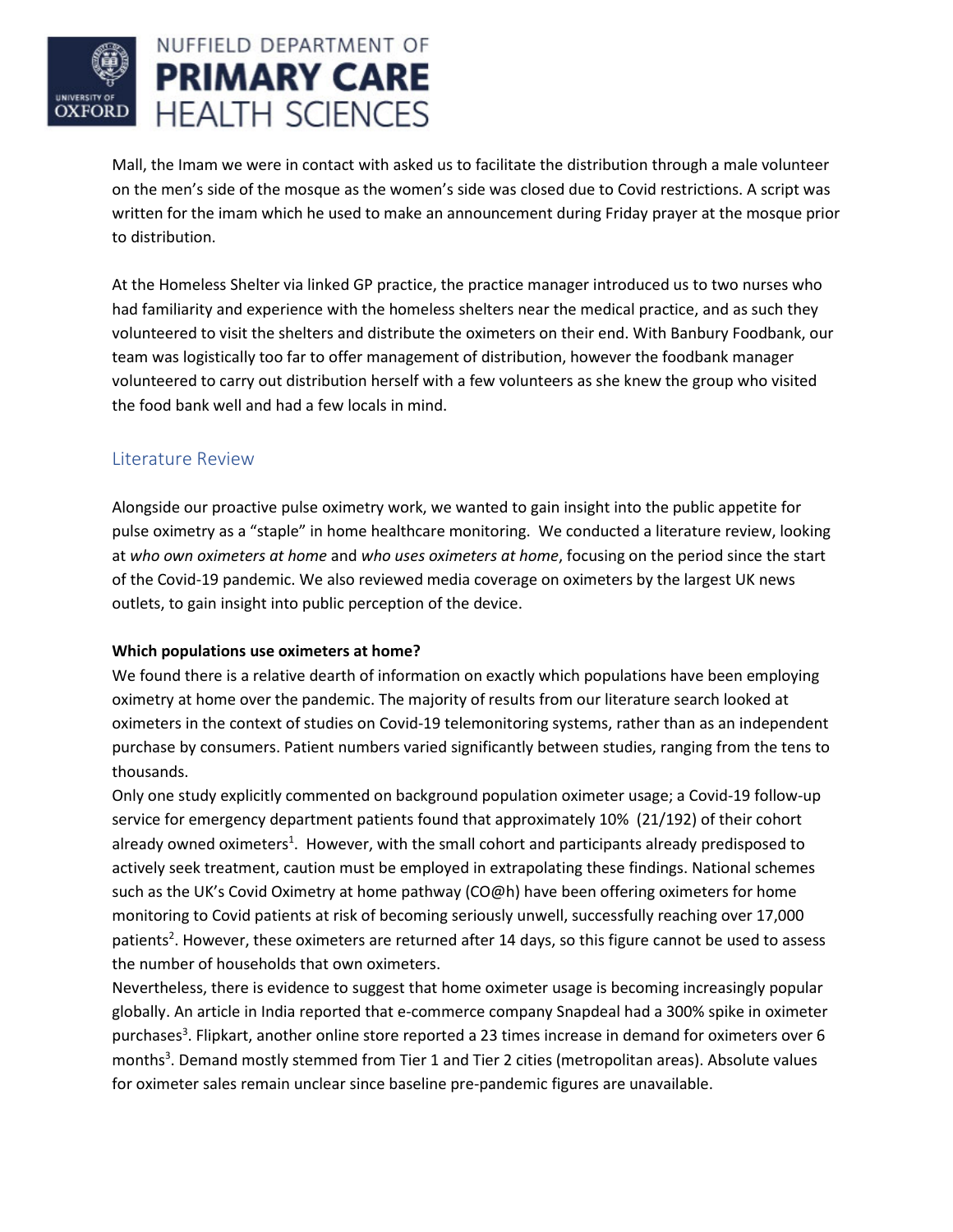

### **Challenges in home oximetry**

Despite the absence of statistics on home oximeter use, the remote monitoring studies and wider literature are useful in illustrating some of the challenges in home oximetry, which may influence patient uptake. These include:

- technological literacy among the population
	- $\circ$  can hinder using the device, accessing educational material and monitoring software
- language barriers
	- o can hinder accessing educational material and engaging with healthcare
- appropriate education on using and interpreting oximeter results
	- o ensuring patients know their target saturations, know to use CE accredited devices and are aware how to seek advice for abnormal results
- access to healthcare
	- $\circ$  those who have easy access and are more willing to present to healthcare are more likely to be aware of oximeters and enrolled in monitoring schemes

This is important as groups such as the elderly, homeless, lower socio-economic classes and non-native language speakers, all of whom may be affected by the challenges above, are at greater risk of poor health outcomes<sup>4</sup>. This highlights the importance of proactively enfranchising these groups.

### **Oximeter coverage in the wider media**

We reviewed articles on oximeters produced by the UK's most popular written news outlets, to gain insight into consumer perspectives of the device. The evolution of oximeter coverage paints a story that moves from excitement, to acceptance to increased scepticism over the course of the pandemic. Almost every major news outlet has published a feature piece on oximeters since March 2020. These pieces tend to follow the waves of the pandemic, with recurring themes despite the differing publishers. Towards the beginning of the pandemic, in spring and summer 2020, there were a wave of articles showing interest in oximeters for their potential in detecting and monitoring Covid, particularly with the shift to remote healthcare consultations. Many of these articles cite an April 2020 opinion piece in the New York Times by Dr Richard Levitan, who made an early impassioned case for using oximeters to detect silent hypoxaemia. Oximeter media coverage was generally positive, although measured, as its benefits at the time were largely outlined in terms of hypotheticals with regards to Covid. Many of these articles also mentioned that this was likely the first time the general public had been made aware of oximeters, despite them being routinely used in healthcare settings.

In autumn 2020, several articles were published around the Apple Watch 6, highlighting its ability to measure oxygen saturations as a key selling point<sup>6</sup>. Unfortunately, many of these articles did not stress that wearable technological devices are to date not as accurate as CE approved oximeters, which may be problematic if consumers were buying Apple Watches on strength of their oximeter capacity.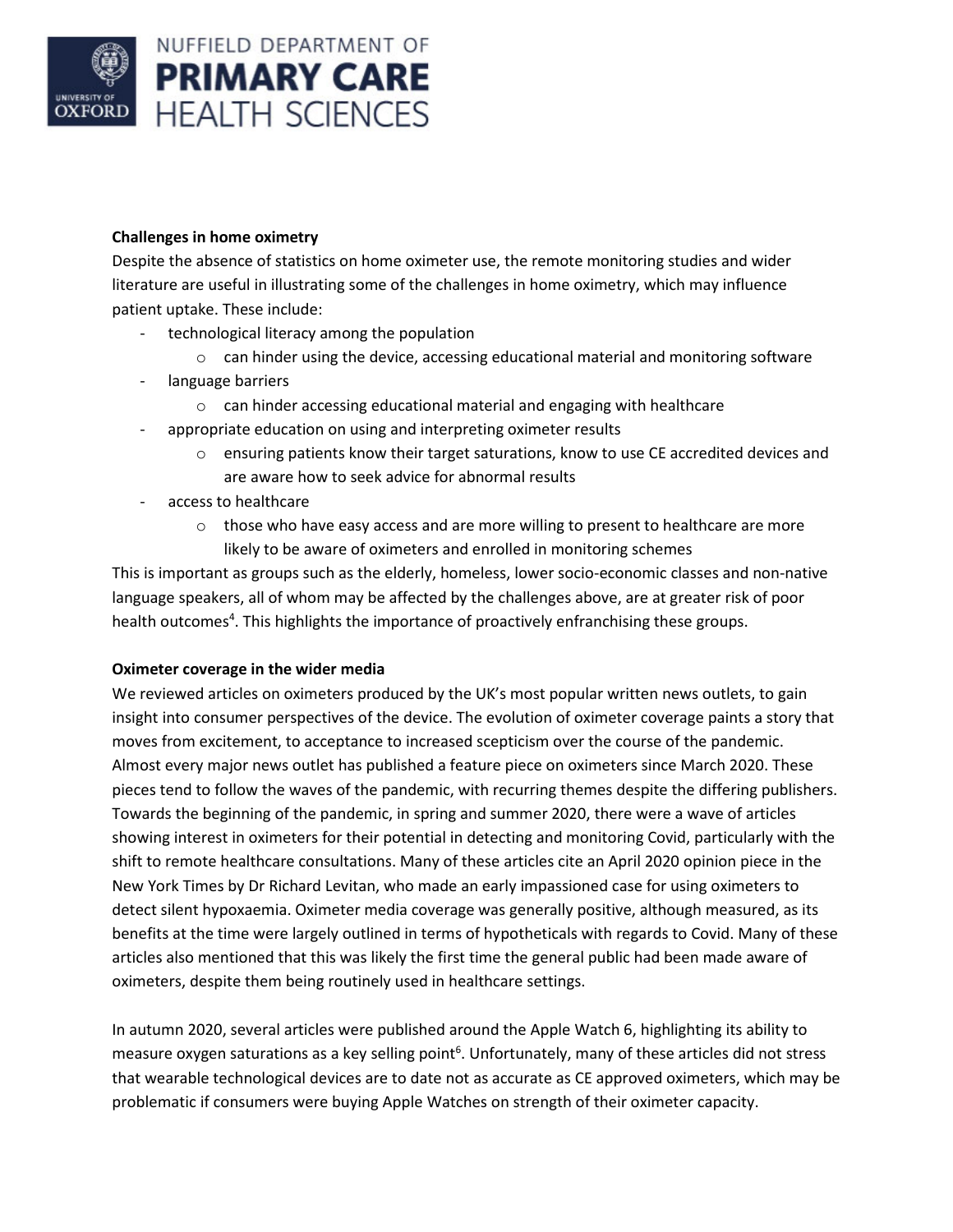

Feature articles on oximeters saw a resurgence in early 2021, during the UK's second Covid peak. These articles again portrayed oximeters in a positive light, focusing on the success of the UK's CO@h pathway and tentatively suggesting that all households should consider acquiring an oximeter. Certain outlets, such as the Mirror and Daily Mail also included links to the NHS's videos and leaflets on how to use oximeters. Many of these articles appear influenced by a BBC Radio 4 Inside Health episode featuring Dr Inada Kim, a lead in CO@h, who advocated for the benefits of home oximetry during the programme. It should be noted that during the peaks of the pandemic, headlines often touted oximeters as potential "lifesavers", but in the body of articles advice was often more cautious, emphasising the importance of clinical guidance in interpreting results.

Between these "peaks" of interest, oximeters have been mentioned sporadically in articles as equipment essential to the monitoring of Covid positive patients – these mentions have continued until the present. They have also been cited in articles touting the advent of home health technology and monitoring. The positive coverage and regular media mentions are likely to have embedded oximeters in cultural consciousness as a useful monitoring tool. This has translated into increased interest around oximeters - Google trends show that searches for oximeters have increased significantly compared to pre-pandemic levels, with searches peaking at each of the Covid waves (in spring 2020 and winter 2021)<sup>5</sup>. However, we cannot yet say whether this interest has translated into consumers actively buying oximeters for home monitoring.

In recent months, there has been a trend of more negative press around oximeters, particularly in the context of their reduced accuracy in individuals with darker skin. These articles have mainly emerged in the spring and summer of 2021. In July 2021 almost all the most popular news sources published articles, reporting on the MHRA (Medicines and Healthcare products Regulatory Agency) guidance that oximeters can overestimate oxygen levels in darker skinned patients. Although most of these articles did say that oximeters remain useful tools, for the layman reading headlines alone, this could weaken public trust in the value of home oximetry. Whether consumers will be discouraged from buying and using oximeters in the future remains uncertain.

## Initial Findings

A total of twelve mosque participants were interviewed about their oximeter use two weeks after distribution of pulse oximeters at the mosque. All twelve participants were male, eleven of them were of Asian ethnicity (Bengali, Punjabi, Pashto), one was Black, and the mean age of the interviewees was 55. Ten were fluent in English and two could understand basic English but preferred to speak in Urdu during the interview. We were not able to interview any participants from the foodbank but we did have one written response interview from the homeless shelter from a White British female (age ranged 45- 54). Following distribution of pulse oximeters at each of the three sites, there was a two-week waiting period followed up with a phone call interview. The interviews were semi-structured with an openended question format (please see appendix) and lasted between 5-10 minutes.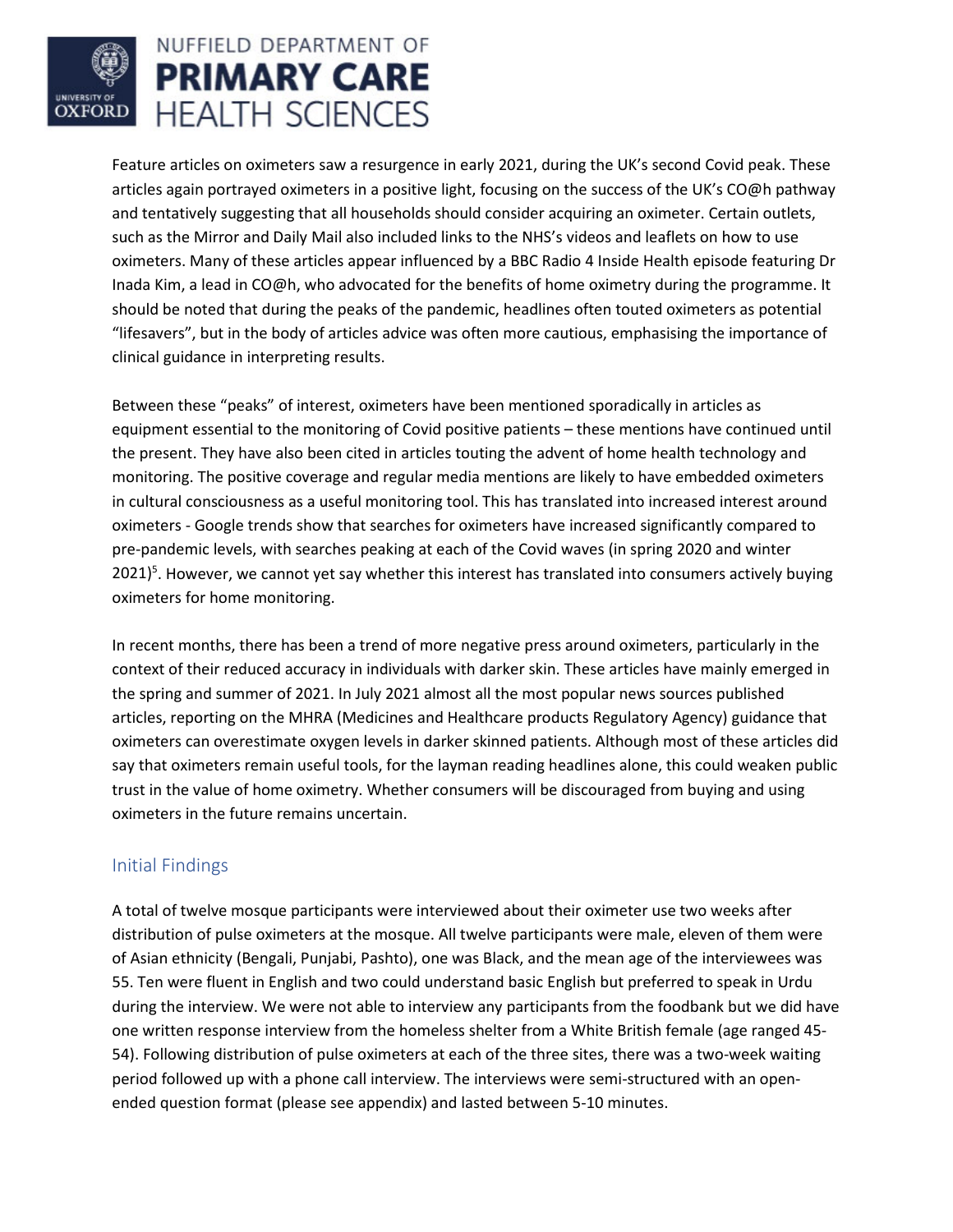

#### **Preliminary Themes**

### *Initial lack of knowledge around what an oximeter is and what it can be used for*

Seven out of twelve participants said they hadn't really known about an oximeter or what it could be used for prior to the Imam's announcement at the mosque during Friday Prayer. One quoted "I learned something new that day. Another mentioned having an oximeter at home but not knowing what to do with it until that day. During distribution, we noticed a general sense of curiosity from mosque goers around the oximeter as well. Multiple people stopped by to ask about its benefits, others could be seen discussing in smaller groups and showing friends the oximeter while walking to their car. During the interviews, most confirmed not knowing about the device albeit having seen it at hospitals and clinics.

### *Willingness to learn how to use pulse oximeter and take regular readings at home*

Although many did not initially know what an oximeter was, all participants were willing to learn and spoke about wanting to take regular readings of their oxygen levels. All participants said that they thought the instructions that were given with the oximeter were sufficient and easy to follow. They suggested no improvements on wording or language. When asked if they would use the oximeter regularly if there was another covid surge, they all said yes. No one had any abnormal readings and all of them said they would use the oximeter regularly if another covid wave hit. One of the interviewees suggested including a chart that explains what range a normal oxygen level reading was and what an abnormal reading was. One participant mentioned bringing the oximeter home and forgetting about it.

### *Enthusiasm and positivity around oximeter's ease of use*

In general, there seemed to be an overall sense of enthusiasm and positivity regarding the oximeter. All interviewees discussed its ease of use, and many spoke with a tone of gratitude and appreciation around being given an oximeter. All the interviewees said that they found the oximeter easy to use and most said it was easier to use than a blood pressure machine or other household medical equipment. This was in line with the written response survey we received from the homeless shelter where the individual wrote "it's brilliant…I can keep an eye on myself". Some other quotes below to summarise: "It's good to have in the house, I think everyone should have one"

"Nice to have it. You don't have to go to the GP to find out how you are. It's nice to check if you are at home."

"You must have it. It's a must."

"Go for it, it's very easy to use it."

"If I had to give advice to someone from the community about using an oximeter, I would say that they should use it, it's so easy to use, it's such an easy thing to do, you can keep it in your pocket, it's not a difficult piece of kit to use."

### *Lack of preventive education around Covid and other viruses in 'hard to reach' communities*

A common trend we picked up on during interviewees with participants was dissatisfaction around preventative education in the community. Two individuals discussed how community members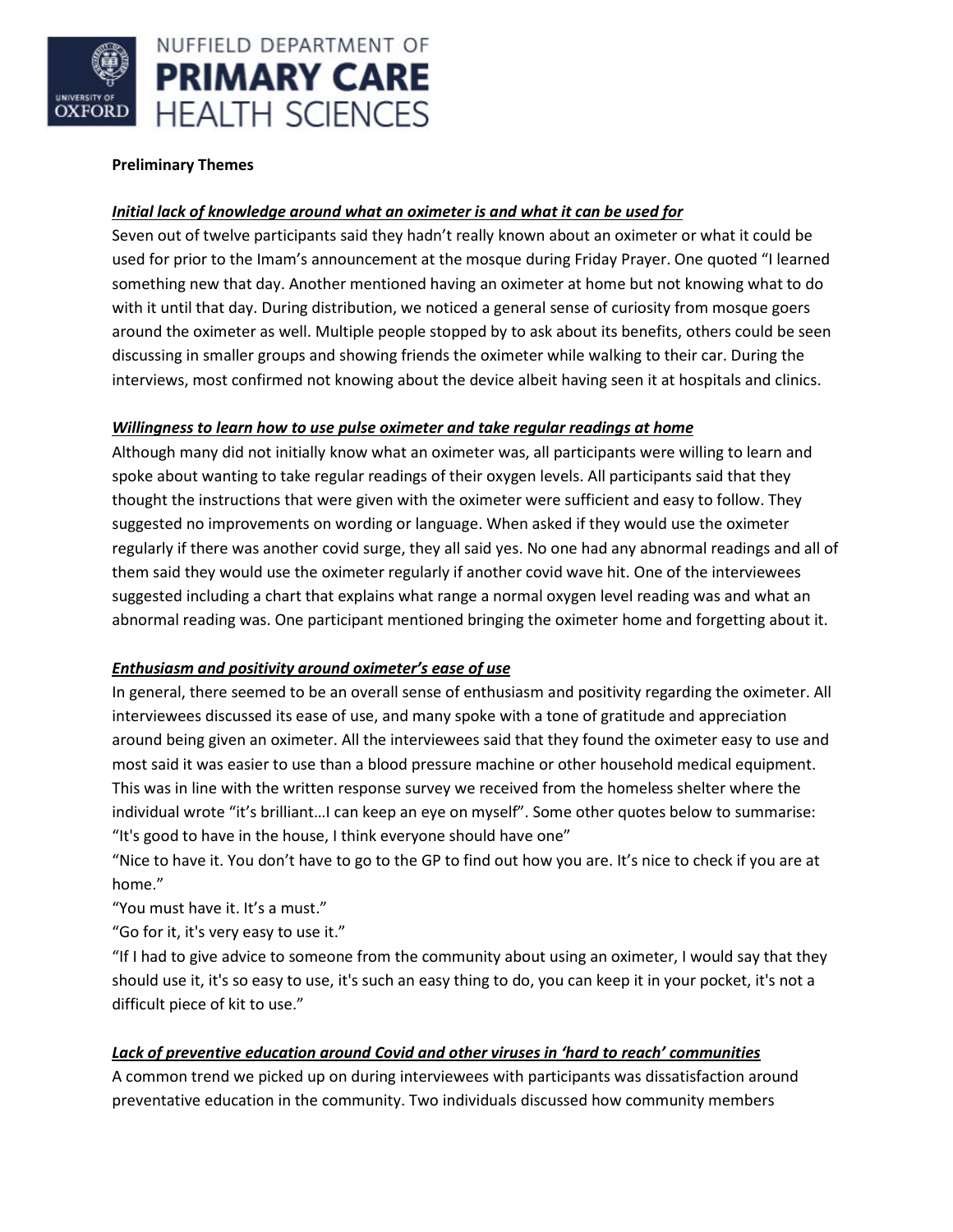

especially the elderly did not take covid seriously and would not adhere to social distancing rules in public places like the mosque. Another spoke about how locals would still shake hands and hug when meeting at the mosque even during peak covid times. When prompted about why they thought this was, they said "lack of education and understanding". It was noticed with the mosque group that many of them lived in a multi-generational household and two participants had kids in university. One shared that his daughter had taught him about the importance of social distancing while another mentioned he knew about the oximeter through his grandson.

### *Community platforms as a potential route to raise awareness on pulse oximetry benefits*

Community events such as Friday mosque prayer announcements can be a valuable platform to educate members of the community on important topics including importance of vaccinations, pulse oximetry, and general health advice. It is clear that local members look up to and listen to community leaders such as Imam's and as such these leaders can use their platforms to raise awareness on important public health issues.

## Vignettes

Ahmed is a British born Pakistani in his early 40s. He has an elderly mother in her late 80s who lives close by who he got the oximeter for from the mosque. He taught his mother how to use it in her native Punjabi tongue. Since then, he's helped her use it at least a couple times when she feels ill, or her breathing feels difficult. His mum also has a thermometer and bp machine at home, but she found the oximeter much easier to use than those. The instructions and resources provided all seemed fine to Ahmed and he read and explained them with ease to his mother. Ahmed said 'they were adequate and don't need to be in a different language (as he was able to translate). The first time Ahmed used the oximeter with his wife and mother present, it gave a couple of variable readings. It went from 97 to 98 for mother and between 96 to 98 for himself, but no one had readings that went over 99. Ahmed felt that the heart rate readings were pretty accurate because it matched up with his smart watch. If there was another covid-19 surge, Ahmed said that him and his family would use it regularly. He also spoke about having an oximeter at home himself but never using it because he had no idea that it could point to an early sign of covid until it was mentioned in the imam's announcement at the mosque. He said, "I didn't know oxygen dropping was a sign, so I learned something important that day."

Rahman is a 45-year-old Pashto speaking Pakistani. His elderly mother lives at home with him and suffers from Asthma and Diabetes. He showed a lot of enthusiasm and appreciation for the oximeter and said, "we are very appreciative and it's really helpful for my mother who is 65 years old and we use it and it's very helpful for us, she has asthma and diabetes and struggles with her breathing, now we have this oximeter at home and we check her breathing regularly and we control it". When asked if he had to give advice to someone from the community about using an oximeter, he said "I would say that they should use it, it's so easy to use, it's such an easy thing to do, you can keep it in your pocket, it's not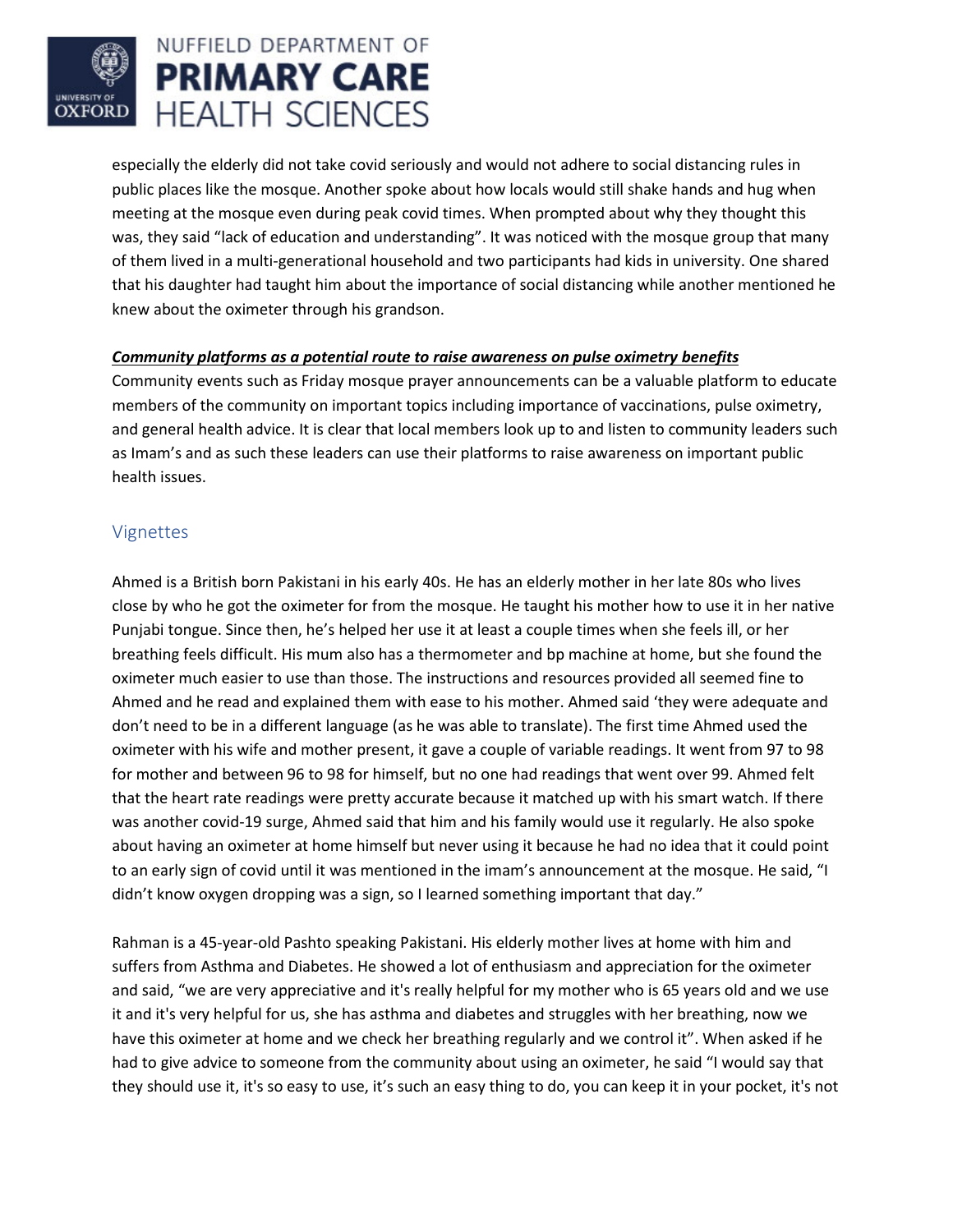

a difficult piece of kit to use." Rahman also thinks research in the Asian community should be focused on educating the community about prevention of covid including social distancing and how serious covid is.

Zain is a 60-year-old Bengali man who is one of 7 brothers and sisters. He spoke about how none of the siblings gave their mum a hug for almost a year until she had both of her vaccinations. He is quite mindful that others in the local Muslim, Asian community (especially the older community members) will shake hands and hug when meeting at the mosque or other public places. He thinks that even post covid, it's important to educate the elderly community about covid and viruses in general because so many lives are unnecessarily lost due to lack of general education. He's been using the oximeter with ease and had no trouble with it but in terms of instructions he said he "didn't think there was a chart" telling you how to interpret readings so he used to google to look this up.

Sameer is 55 and had previously contracted covid and still recovering from it 6 months later. He got the pulse oximeter for himself and has used it a couple of time. He's not a native English speaker so he had his friend translate the instructions to him. Compared to using a thermometer or bp machine, he said he found this very easy and helpful to use. He said he knows his normal oxygen levels now and just has to maintain them as previously he didn't know what a normal oxygen level range was. He used to struggle with breathing issues when he had covid, so he spoke about how having the oximeter would've been helpful at that stage. Recommends that the community should all have it "it's good to have in the house, I think everyone should have one". He says he doesn't use it regularly now but would if there was another covid surge.

### Recommendations

Recommendations from working with the mosque on this project would include being open to trying less traditional ways of working with community members from this group. Using different messaging platforms, adapting to issues along the way, looking at comfort levels, and using the right 'lingo' can make a big difference in onboarding sites such as local mosques. A few logistical recommendations in hindsight would be to station oneself at a common point of interest from the start, have two people overseeing distribution, and have a table set up. Additionally, the low cultural distance between members of the research team and mosque participants allowed for handling of some situations naturally including knowing how to communicate with the imam, when the best time for distribution would be, how to write the script using relevant terminology like 'salaat', 'brother so and so', etc.

Recommendations from our experience with the homeless shelter and foodbank center around taking more of an active management role or providing an incentive to volunteers in these sites to oversee distribution and collect contact details. We were not able to interview any participants at the foodbank as only 2-3 oximeter packets were distributed via foodbank volunteers who also forgot to note down contact details. This meant we had no means of following up with these individuals unless they chose to mail in a completed survey or take part in it online (which they did not). We also recommend working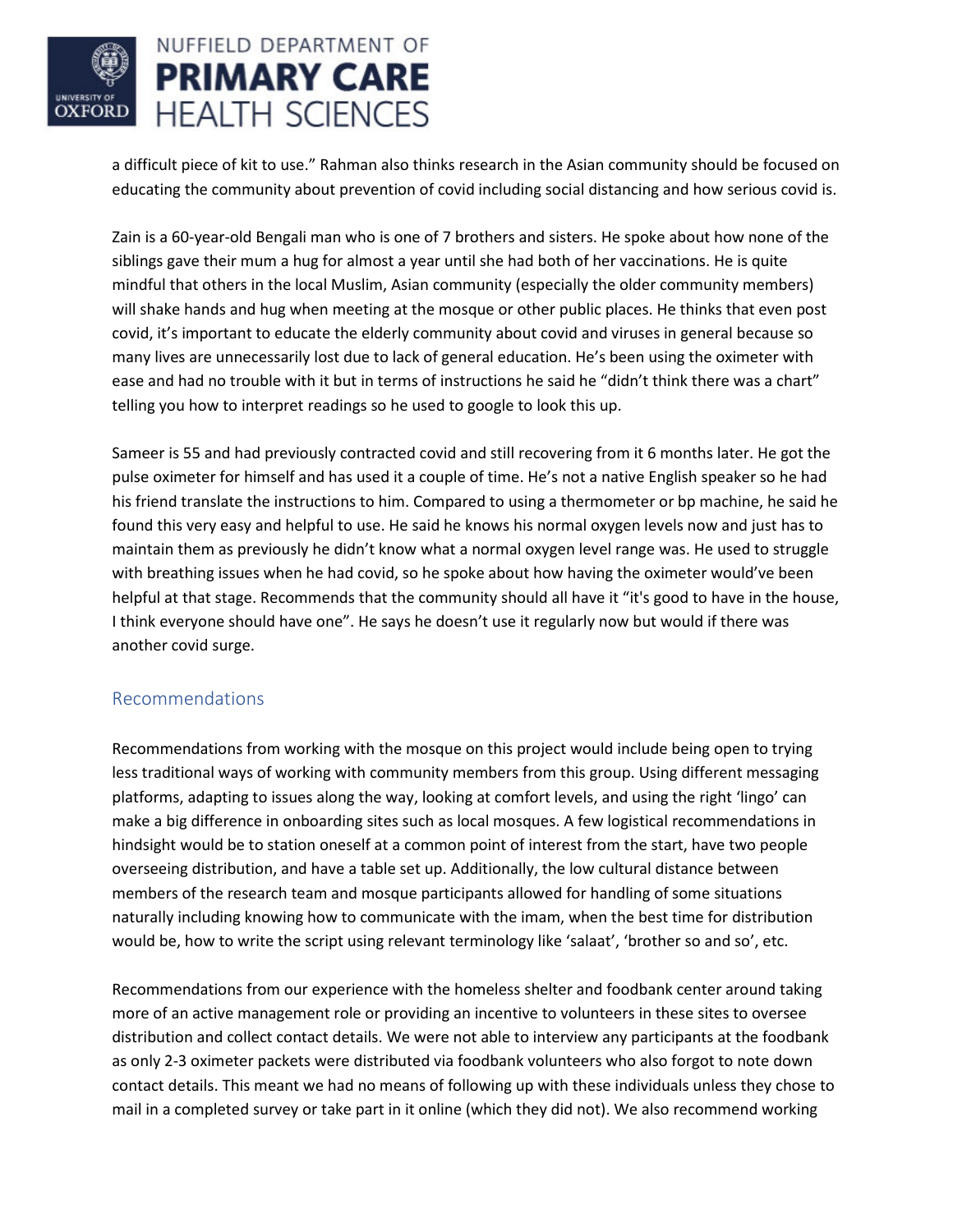# NUFFIELD DEPARTMENT OF **PRIMARY CARE HEALTH SCIENCES OXFORD**

more closely with nurses in linked GP practices such as going out with them to distribute oximeter packets. Although the nurses at Luther St Practice were great and passed out 9/15 packets and collected contact details, and although we did receive one written survey response from them in the mail, we were not able to conduct phone call interviews with this group. This could be due to the nature of this particular population subset. Many homeless individuals do not have reliable mobile phones or contact means. We recommend alternative routes of interviewing these individuals, i.e. in person at the shelter.

A summarised list of recommendations from our experiences with the three project sites:

- $\circ$  Be open and flexible to trying less traditional ways of working with site contacts (i.e., using different messaging platforms, assessing comfort levels, and using the right 'lingo') can make a significant difference in onboarding target sites.
- $\circ$  When working with organisations such as medical practices, allow ample time for communications between site contacts and for arranging/carrying out distribution (nurses busy and did things in their own time).
- $\circ$  Distribution of pulse oximeters should be done actively through research team rather than relying on site volunteers to effectively manage how and when oximeters are distributed.
- $\circ$  If distribution cannot be done directly through research team, provide incentive to site volunteers to ensure that a thorough and timely process is followed.
- $\circ$  Distribution on site should be conducted with two members of the research team so that one person can note down contact details while the other passes out packets and answers questions.
- o Set up distribution at common entrance point with a table.
- $\circ$  Two week waiting period prior to phone interview may be too long of a gap. Some participants had forgotten about the oximeter or did not recall giving their phone numbers at the mosque.
- o Low cultural distance between researcher and target population can enable insightful conversations in preferred language for interview.
- $\circ$  Include guidance on oxygen level readings in instructional packet as the numbers showing up on pulse oximeter may not mean anything to the average person. A color-coded table on readings would be helpful.
- $\circ$  Arrange for both telephone and in-person interviews depending on population, i.e. interview homeless shelter and food bank participants at shelter or food bank if possible.